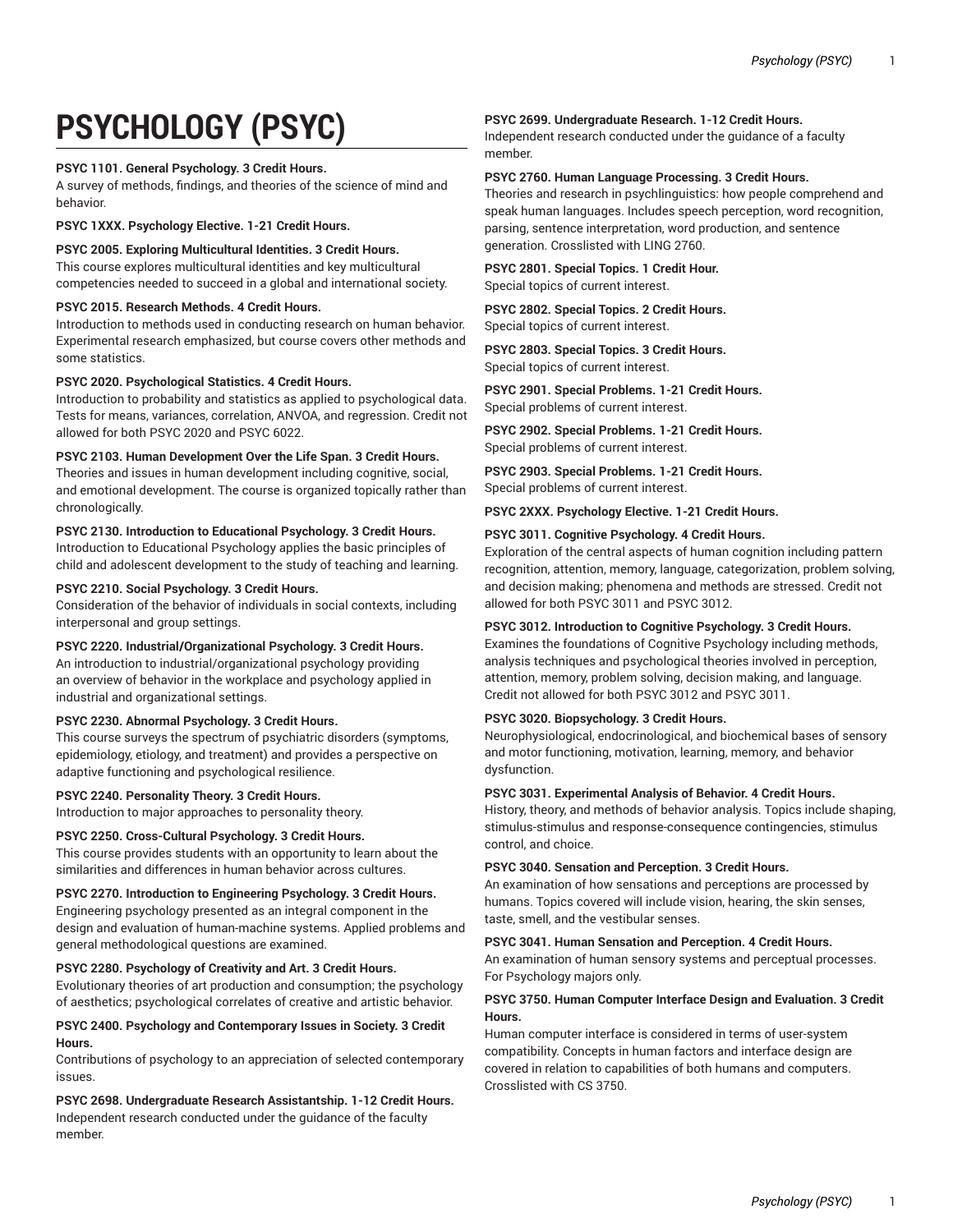# **PSYC 3790. Introduction to Cognitive Science. 3 Credit Hours.**

Multidisciplinary perspectives on cognitive science. Interdisciplinary approaches to issues in cognition, including memory, language, problem solving, learning, perception, and action. Crosslisted with CS, PST, and ISYE 3790.

#### **PSYC 3873. Special Topics. 3 Credit Hours.**

Special Topics in Psychology.

**PSYC 3XXX. Psychology Elective. 1-21 Credit Hours.**

# **PSYC 4010. Human Abilities. 3 Credit Hours.**

Introduction to differential psychology providing an overview of differences in humans. Topics such as abilities, temperament, and group differences (e.g., gender) are addressed.

# **PSYC 4011. Cognitive Psychology. 4 Credit Hours.**

Exploration of the central aspects of human cognition including pattern recognition, attention, memory, language, categorization, problem solving, and decision making; phenomena and methods are stressed. Credit will not be awarded for both PSYC 4011 and PSYC 3011.

#### **PSYC 4020. Biopsychology. 3 Credit Hours.**

Neurophysiological, endocrinological, and biochemical bases of sensory and motor functioning, motivation, learning, memory, and behavior dysfunction. Credit will not be awarded for both PSYC 4020 and PSYC 3020.

#### **PSYC 4025. Learning and Memory. 3 Credit Hours.**

Research and applications concerning acqusition of new behavior and knowledge, including accounts based on classical and instrumental conditioning and information-processing models of memory and learning.

#### **PSYC 4031. Applied Experimental Psychology. 4 Credit Hours.**

Consideration of the applications of methods and data of experimental psychology. Understanding of human capabilities and limitations is applied to design of technology and environments.

# **PSYC 4041. Human Sensation and Perception. 4 Credit Hours.**

An examination of human sensory systems and perceptual processes. Credit will not be awarded for both PSYC 4041 and PSYC 3041.

#### **PSYC 4050. History and Systems. 3 Credit Hours.**

A survey of the history, methods, and content of modern psychological theory, research, and application. Schools of psychology (e.g., structuralism, functionalism, behaviorism, gestalt psychology) and central theories of psychology will be reviewed in their historical and philosophical context.

#### **PSYC 4090. Cognitive Neuroscience. 3 Credit Hours.**

Examination of the neural basis of cognitive function. Basic anatomy and methods are covered. Primary focus is on contemporary problems in the neurocognitive study of perception, memory, language, and attention, as well as disorders in these domains.

#### **PSYC 4100. Behavioral Pharmacology. 3 Credit Hours.**

An analysis of drug-behavior interactions with emphasis on basic pharmacology, role of contingencies in drug effects, mechanisms of drug dependency, drugs as stimuli, and basic neuropharmacology.

#### **PSYC 4200. Advanced Topics in Cognitive Psychology. 3 Credit Hours.**

An advanced survey in various topics in cognitive psychology. Topics will vary over time.

#### **PSYC 4260. Psychology of Aging. 3 Credit Hours.**

Survey of research concerned with the nature and causes of adult age differences in behavior.

## **PSYC 4270. Psychological Testing. 3 Credit Hours.**

Fundamentals of psychological test construction (reliability and validity) and applications of intelligence, personality, and interest assessment. Topics will include theoretical, practical, ethical, and legal issues.

#### **PSYC 4600. Senior Thesis I. 3 Credit Hours.**

The first of a two course sequence in which selected students conduct original work under the direction of a faculty member. The student will produce a proposal for research that will be undertaken during the second course (PSYC 4601).

#### **PSYC 4601. Senior Thesis II. 4 Credit Hours.**

The second of a two course sequence in which selected students conduct original work under the direction of a faculty member.

## **PSYC 4697. Psychology Undergraduate Teaching Experience. 3 Credit Hours.**

An introduction to teaching biology for undergraduate teaching assistants, with a focus on effective teaching, active engagement of students, and development of innovative classroom activities.

**PSYC 4698. Undergraduate Research Assistantship. 1-12 Credit Hours.** Independent research conducted under the guidance of a faculty member.

#### **PSYC 4699. Undergraduate Research. 1-12 Credit Hours.**

Independent research conducted under the guidance of a faculty member.

#### **PSYC 4770. Psychology and Environmental Design. 3 Credit Hours.**

Introduction of psychological concepts relevant to environmental design. Survey of selected methods for assessing human-made environments and development of design solutions to selected problems. Crosslisted with ARCH 4770.

# **PSYC 4790. Seminar in Cognitive Science. 3 Credit Hours.**

A seminar-type course in cognitive science focusing on integrating and deepening students' cognitive science knowledge and skills. Topics include memory, language, problem solving, learning, perception, and action. Crosslisted with CS, PST, and ISYE 4790.

#### **PSYC 4791. Integrative Project in Cognitive Science. 3 Credit Hours.**

An integrative course in cognitive science focusing on the integration and use of concepts and skills from cognitive science. A different integrative project or set of projects will be taken on each semester; students will contribute on the basis of their background and skills. Crosslisted with CS, ISYE, and PST 4791.

#### **PSYC 4792. Design Project in Cognitive Science. 3 Credit Hours.**

Individual project with a cognitive science faculty member, designed as a supplement to the student's senior design project or thesis in their major area. Crosslisted with CS, ISYE, and PST 4792.

# **PSYC 4803. Special Topics. 3 Credit Hours.**

Special topics or courses of an experimental nature.

# **PSYC 4813. Special Topics. 3 Credit Hours.**

Special topics or courses of an experimental nature.

#### **PSYC 4823. Special Topics. 3 Credit Hours.** Special topics or courses of an experimental nature.

**PSYC 4833. Special Topics. 3 Credit Hours.**

# Special topics or courses of an experimental nature,

**PSYC 4873. Special Topics. 3 Credit Hours.**

#### **PSYC 4900. Special Problems. 1-21 Credit Hours.**

Students engage in individual and group projects under the direction of a faculty member.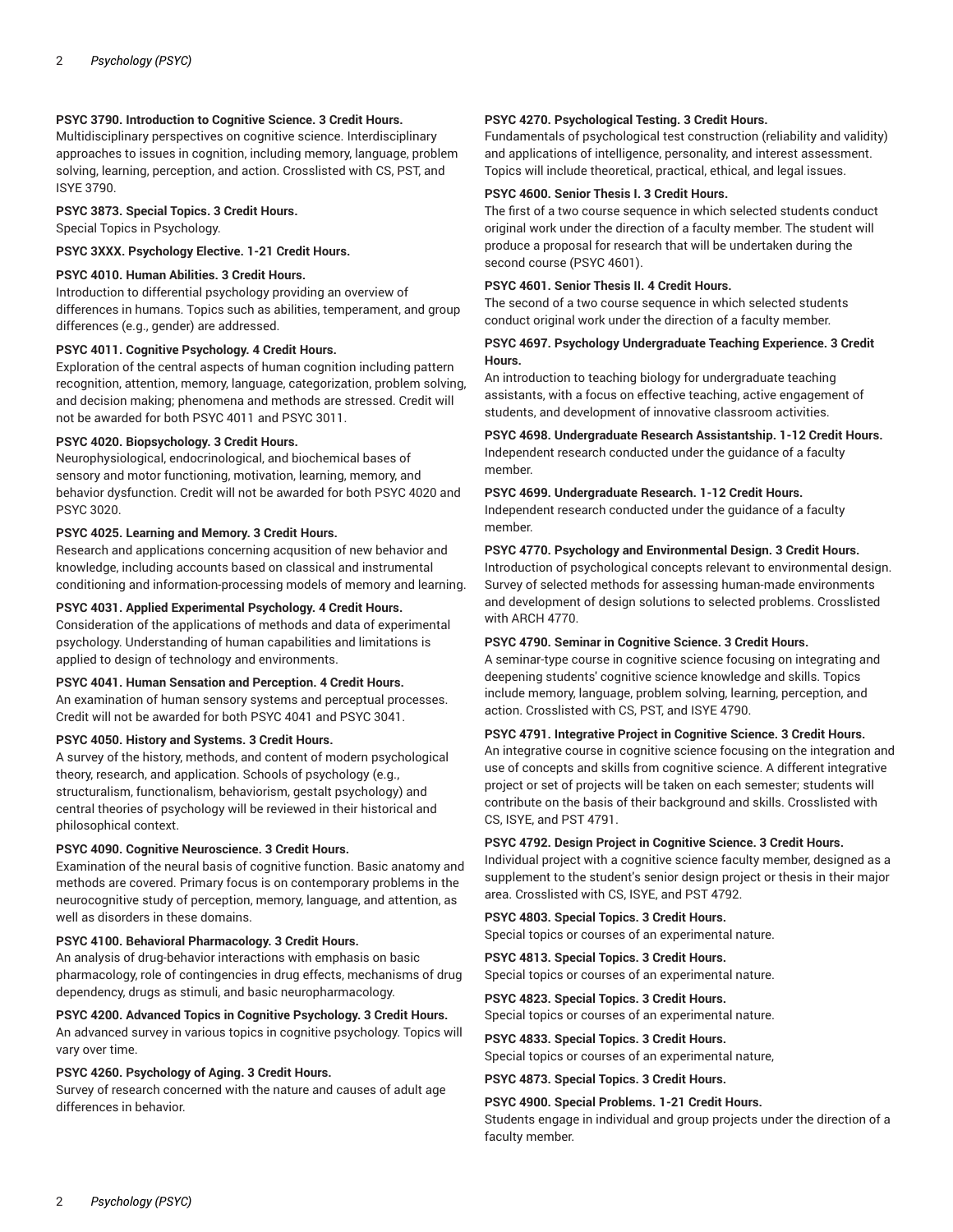# **PSYC 4901. Special Problems. 1-21 Credit Hours.**

Students engage in individual and group projects under the direction of a faculty member.

#### **PSYC 4902. Special Problems. 1-21 Credit Hours.**

Students engage in individual and group projects under the direction of a faculty member.

# **PSYC 4903. Special Problems. 1-21 Credit Hours.**

Students engage in individual and group projects under the direction of a faculty member.

# **PSYC 4904. Special Problems. 1-21 Credit Hours.**

Students engage in individual and group projects under the direction of a faculty member.

# **PSYC 4905. Special Problems. 1-21 Credit Hours.**

Students engage in individual and group projects under the direction of a faculty member.

#### **PSYC 4906. Special Problems. 1-21 Credit Hours.**

Students engage in individual and group projects under the direction of a faculty member.

# **PSYC 4907. Special Problems. 1-21 Credit Hours.**

Students engage in individual and group projects under the direction of a faculty member.

# **PSYC 4908. Special Problems. 1-21 Credit Hours.**

Students engage in individual and group projects under the direction of a faculty member.

# **PSYC 4909. Special Problems. 1-21 Credit Hours.**

Students engage in individual and group projects under the direction of a faculty member.

#### **PSYC 4910. Special Problems. 1-21 Credit Hours.**

Students engage in individual and group projects under the direction of a faculty member.

#### **PSYC 4XXX. Psychology Elective. 1-21 Credit Hours.**

# **PSYC 6000. Responsible Conduct of Research (RCR). 1 Credit Hour.**

Topics include research misconduct, data management, use of animal and human subjects, conflicts of interest and commitment, authorship, publication, peer review , and collaboration and mentoring.

# **PSYC 6011. Cognitive Psychology. 3 Credit Hours.**

Survey course on human cognition including pattern recognition, attention, memory, categorization, problem solving, consciousness, decision making, intention, and the relation between mind and brain.

#### **PSYC 6012. Social Psychology. 3 Credit Hours.**

Fundamental theory and research in social behavior including social perception/cognition, attitude formation and change, social influences, and group processes.

#### **PSYC 6013. Biopsychology. 3 Credit Hours.**

Neurophysiological, endocrinological, and biochemical bases of sensory and motor functioning, motivation, learning, memory, and behavior dysfunction.

#### **PSYC 6014. Sensation and Perception. 3 Credit Hours.**

This course examines how sensations and perceptions of the outside world are processed by humans, including physiological, psychophysical, ecological, and computational perspectives.

#### **PSYC 6015. Developmental Psychology. 3 Credit Hours.**

Overview of concepts, assumptions, methods, theories, and research in human development across the life span including cognitive, emotional, and social behavior.

# **PSYC 6016. Experimental Analysis of Behavior. 3 Credit Hours.**

Conceptual, methodological, and theoretical issues in the experimental analysis of behavior with special emphasis on classical and operant conditioning as foundations for complex behavior.

#### **PSYC 6017. Human Abilities. 3 Credit Hours.**

Theory, methods, and applications of research on human abilities, including intelligence, aptitude, achievement, learning, aptitude treatment interactions, information processing correlates, and measurement issues.

# **PSYC 6018. Principles of Research Design. 3 Credit Hours.**

Introduction to basic principles and practices of empirical research in psychology. Covers both experimental and correlational methods and designs.

**PSYC 6019. Statistical Analysis of Psychological Data I. 5 Credit Hours.** Introductory treatment of descriptive and inferential statistics as applied to psychological research.

**PSYC 6020. Statistical Analysis of Psychological Data II. 5 Credit Hours.** Introductory treatment of inferential statistics, especially the general linear model, as applied to psychological research.

**PSYC 6021. Personality Theories. 3 Credit Hours.** Survey of personality theories, research, and methods of assessment.

#### **PSYC 6022. Psychological Statistics for HCI. 4 Credit Hours.** Introduction to statistical methods as applied to psychological data within the HCI domain. Credit not allowed for both PSYC 6022 and PSYC 2020.

**PSYC 6023. Psychological Research Methods for HCI. 4 Credit Hours.** Introduction to psychological research methods within the HCI domain. Credit not allowed for both PSYC 6023 and PSYC 2020.

# **PSYC 6031. Engineering Psychology: Analysis Techniques. 2 Credit Hours.**

This course covers the basic analysis techniques used to investigate human-machine systems and human performance.

# **PSYC 6032. Engineering Psychology: Environmental Stressors and Performance. 1 Credit Hour.**

This course covers environmental stressors and their influence on human performance. Emphasis will be placed onnoise, lighting, micro-gravity and atmospheric conditions.

**PSYC 6033. Engineering Psyc: Cognitive Ergonomics. 1 Credit Hour.** This course applies the research findings from cognitive psychology to

the design of products and systems that involve people.

# **PSYC 6034. Engineering Psyc: Displays. 1 Credit Hour.**

This course covers the basic human factors principles involved in display formatting.

# **PSYC 6035. Engineering Psyc: Controls and Workspace. 1 Credit Hour.** This course covers the basic human factors principles involved in controls and workspace layout.

# **PSYC 6040. Current Topics in Cognition and Brain Sciences. 1 Credit Hour.**

This course presents current research topics in cognition and brain science.

**PSYC 6041. Current Topics in Cognitive Aging. 1 Credit Hour.** This course presents current research topics in cognitive aging.

**PSYC 6042. Neuroimaging: From Image to Inference. 3 Credit Hours.** This course details the potential and limits of fMRI and critically evaluates the inferences that can be drawn from fMRI studies.

**PSYC 6043. Engineering Psychology Research Seminar. 1 Credit Hour.** This course presents current research topics in engineering psychology.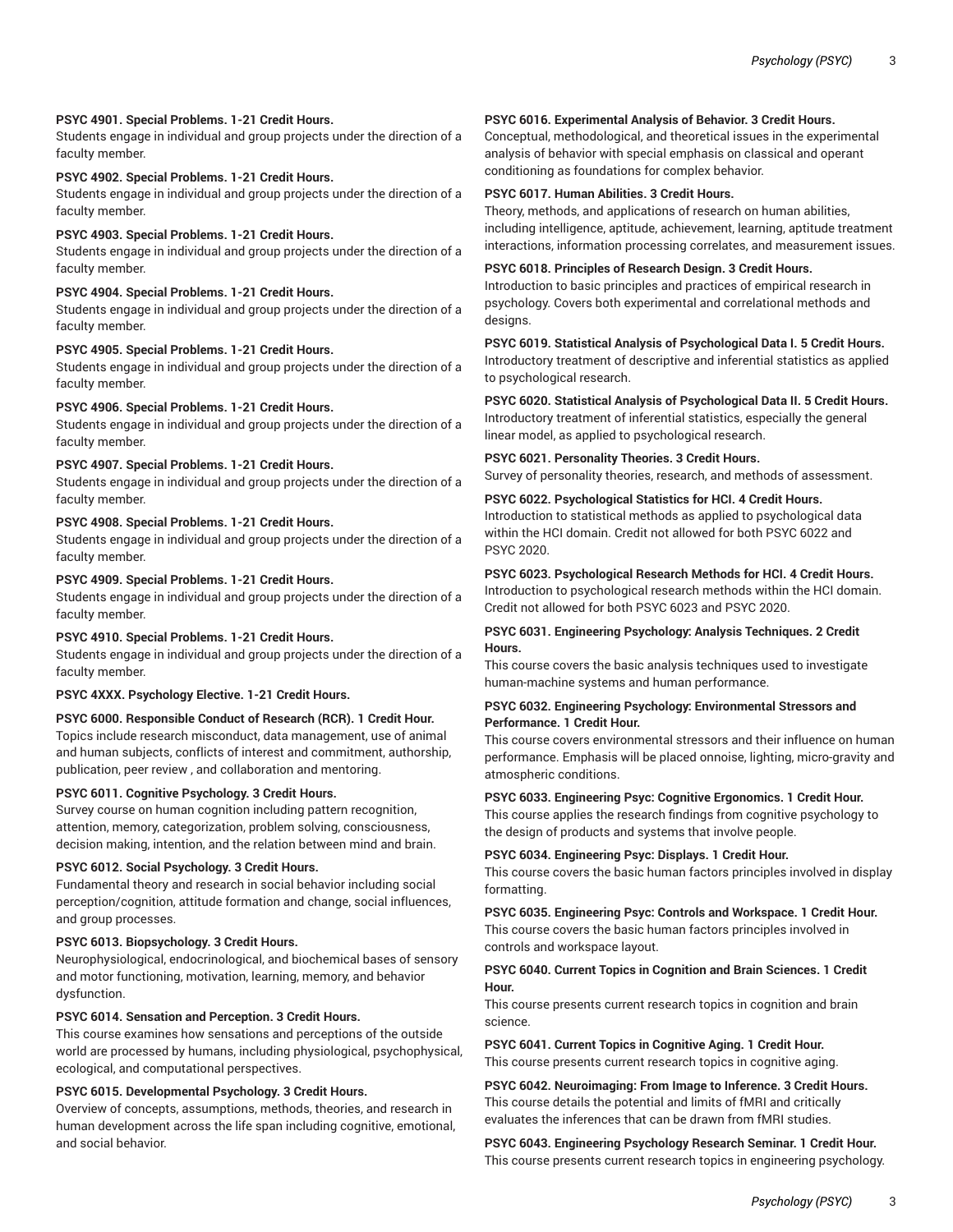# **PSYC 6060. Psychology of Aging. 3 Credit Hours.**

A survey covering psychological aspects of aging, mind, and behavior (perception, cognition, emotion, mental health) and topics relevant to adulthood (e.g. caregiving and retirement).

## **PSYC 6090. Cognitive Neuroscience. 3 Credit Hours.**

Examines the foundations of Cognitive Neuroscience, including the biological mechanisms underlying cognition, the dominant theories, and the experimental techniques.

#### **PSYC 6270. Psychological Testing. 3 Credit Hours.**

Fundamentals of psychological testing. Topics include test construction and application issues.

#### **PSYC 6750. Human-Computer Interface. 3 Credit Hours.**

Describes the characteristics of interaction between humans and computers and demonstrates techniques for the evaluation of usercentered systems. Crosslisted with CS 6750.

# **PSYC 6753. Human-Computer Interaction-Professional Preparation and Practice. 1 Credit Hour.**

Preparation for a professional career in HCI. Hands-on workshops in resume and portfolio building, interviewing, public speaking, team work. HCI career choices and trajectories.

# **PSYC 6755. Human-Computer Interaction Foundations. 3 Credit Hours.** Describes the theory and practice of designing effective and efficient interactions between people and technology.

#### **PSYC 6795. Introduction to Cognitive Science. 3 Credit Hours.**

Multidisciplinary perspectives on cognitive science. Interdisciplinary approaches to issues in cognition, including memory, language, problem solving, learning, perception, and action. Crosslisted with CS and ISYE 6795.

# **PSYC 6998. HCI Master's Project. 1-9 Credit Hours.**

Final project for students completing a Human-Computer Interaction master's degree. Repeatable for multi-semester projects.

**PSYC 6XXX. Psychology Elective. 1-21 Credit Hours.**

**PSYC 7000. Master's Thesis. 1-21 Credit Hours.**

#### **PSYC 7020. Survey of Cognitive Aging. 3 Credit Hours.**

Introduction to theory and research on adult cognitive development, including intelligence, attention, memory, and problem solving.

#### **PSYC 7101. Engineering Psychology I: Methods. 3 Credit Hours.**

Basic methods used to study human-machine systems including both system analysis and human performance evaluation techniques. These methods will be applied to specific systems.

# **PSYC 7102. Engineering Psychology II: Displays, Controls, and Workspace. 3 Credit Hours.**

Basic principles of human factors for the design, evaluation, and use of displays, controls, and workspace layouts including new technologies and associated human factors problems.

#### **PSYC 7103. Engineering Psychology III: Environmental Stressors and Human Performance. 3 Credit Hours.**

Environmental stressors and their influences on human performance, physiological function, and emotional responses including work/rest cycles, jetlag, noise, vibration, glare, weightlessness, etc.

# **PSYC 7104. Psychomotor and Cognitive Skill Learning and Performance. 3 Credit Hours.**

Human capabilities and limitations for learning and performing psychomotor and cognitive skills are studied.

**PSYC 7105. First-year Research Project I. 3 Credit Hours.** First year graduate students will initiate a research project.

#### **PSYC 7106. First-year Research Project II. 3 Credit Hours.**

First year graduate students will complete a research project.

#### **PSYC 7201. Industrial/Organizational Psychology. 3 Credit Hours.**

This course introduces an overview of issues relevant to behavior in the workplace and psychology applied in industrial and organizational settings.

#### **PSYC 7202. Employee Selection. 3 Credit Hours.**

The course provides a conceptual framework for personnel selection guided by scientific principles, research, and theory as well as by professional, legal, and technical guidelines.

# **PSYC 7203. Motivation and Job Attitudes. 3 Credit Hours.**

Examines theory and pragmatics in description, prediction, and measurement of work-related behavior and associated evaluations. Includes theoretical and methodological problems in field and laboratory contexts.

#### **PSYC 7204. Training and Development. 3 Credit Hours.**

This course will focus on theory, principles, techniques, and practices relevant to training and developing human resources. Research and professional literature will be examined.

**PSYC 7301. Introduction to Multivariate Statistics. 3 Credit Hours.**

Foundations for multivariate analysis including properties of linear composite variables, multiple regression, multiple and partial correlation, MANOVA, factor analysis, multiple discriminant analysis, canonical correlation, etc.

#### **PSYC 7302. Structural Equation Modeling. 3 Credit Hours.**

Methods of causal modeling to study causal relations including issues of causality, establishing causality, fundamentals of linear structural equation modeling with latent variables, fitting models.

# **PSYC 7303. Psychometric Theory. 3 Credit Hours.**

Preparation of students in statistical theory and techniques relevant to becoming professionally involved in construction, analysis, and evaluation of psychology and personnel tests.

#### **PSYC 7700. Professional Problems. 2 Credit Hours.**

Discussion of issues faced by professional psychologists in the areas of teaching, research, and professional practice. Ethical issues in all of these areas are emphasized.

#### **PSYC 7701. Teaching Practicum. 2 Credit Hours.**

Supervised college teaching including techniques, course and curriculum design, evaluation. Students will prepare and present lectures with direct observations and video taping for discussion.

#### **PSYC 7790. Cognitive Modeling. 4 Credit Hours.**

A hands-on course covering a range of cognitive modeling methodologies. It explores the analysis, development, construction, and evaluation of models of cognitive processing. Crosslisted with CS and ISYE 7790.

#### **PSYC 7999. Preparation for Doctoral Qualifying Exam. 1-21 Credit Hours.**

#### **PSYC 8000. Seminar in Experimental Psychology. 3 Credit Hours.**

Critical examination of current problems in a selected area of general experimental psychology. Areas to be discussed may vary each time course is offered.

#### **PSYC 8010. Seminar in Cognitive Psychology. 3 Credit Hours.**

Critical examination of current problems in a selected area of cognitive psychology. Areas to be discussed may vary each time course is offered.

#### **PSYC 8020. Seminar in Cognitive Aging. 3 Credit Hours.**

Critical examination of current problems in a selected area of cognitive aging. Areas to be discussed may vary each time course is offered.